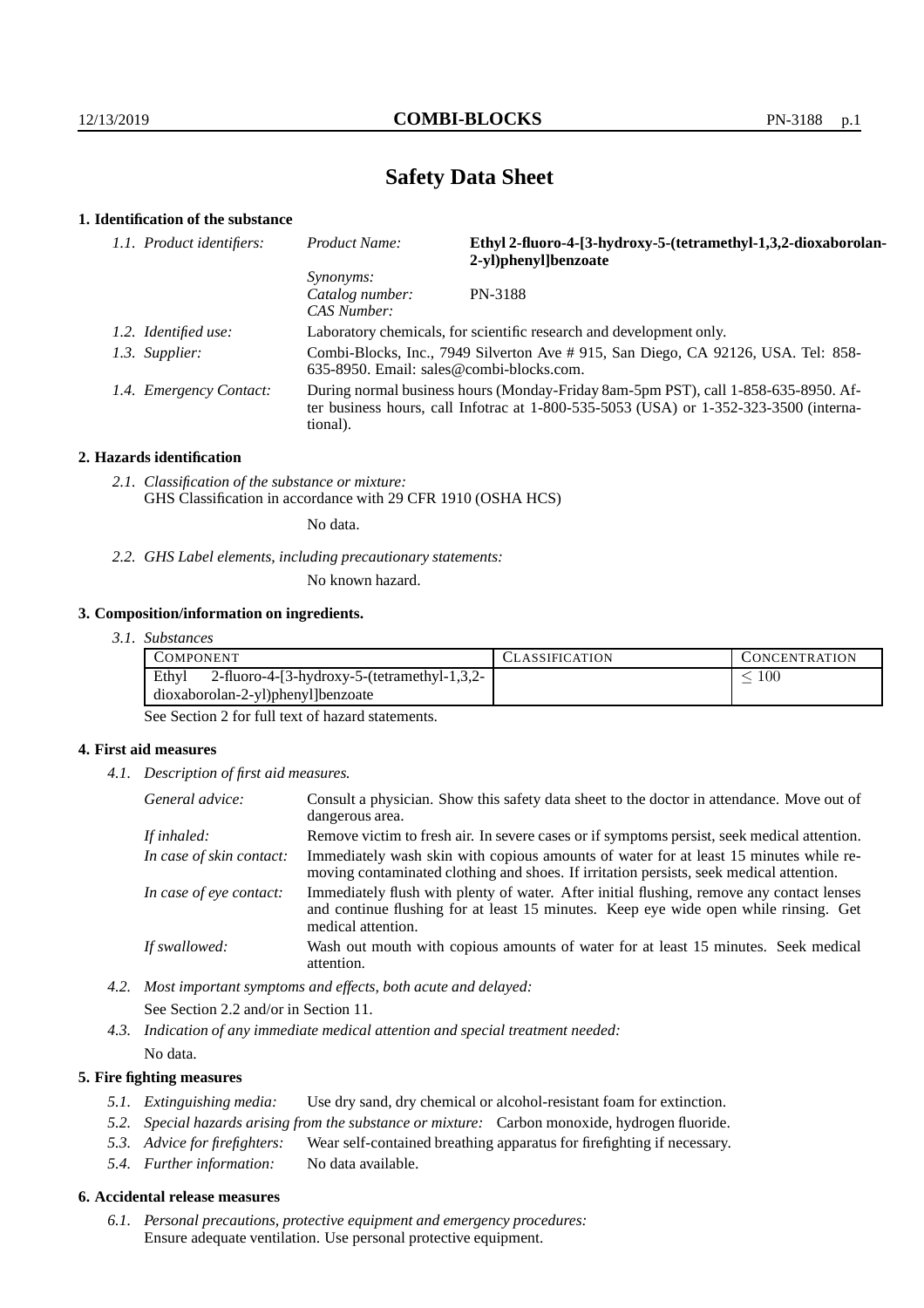|                                                                                                                         | 6.2. Environmental precautions:                                                                                                                                                                                                                                    |                                                                                                                                                                                                                                                                                                                        |  |  |
|-------------------------------------------------------------------------------------------------------------------------|--------------------------------------------------------------------------------------------------------------------------------------------------------------------------------------------------------------------------------------------------------------------|------------------------------------------------------------------------------------------------------------------------------------------------------------------------------------------------------------------------------------------------------------------------------------------------------------------------|--|--|
|                                                                                                                         | Should not be released into the environment. See Section 12 for additional ecological information.                                                                                                                                                                 |                                                                                                                                                                                                                                                                                                                        |  |  |
|                                                                                                                         | 6.3. Methods and materials for containment and cleaning up:                                                                                                                                                                                                        |                                                                                                                                                                                                                                                                                                                        |  |  |
|                                                                                                                         | Sweep up or vacuum up spillage and collect in suitable container for disposal.                                                                                                                                                                                     |                                                                                                                                                                                                                                                                                                                        |  |  |
|                                                                                                                         | 6.4. Reference to other sections:                                                                                                                                                                                                                                  |                                                                                                                                                                                                                                                                                                                        |  |  |
|                                                                                                                         | Refer to protective measures listed in Sections 8 and 13.                                                                                                                                                                                                          |                                                                                                                                                                                                                                                                                                                        |  |  |
|                                                                                                                         | 7. Handling and storage                                                                                                                                                                                                                                            |                                                                                                                                                                                                                                                                                                                        |  |  |
|                                                                                                                         | 7.1. Precautions for safe handling: Avoid contact with skin and eyes. Avoid inhalation of vapour or mist. Keep away<br>from sources of ignition - No smoking. Take measures to prevent the build up of electro-<br>static charge. For precautions see section 2.2. |                                                                                                                                                                                                                                                                                                                        |  |  |
| 7.2. Conditions for safe storage, including any incompatibilities: Store refrigerated. Keep container tightly closed in |                                                                                                                                                                                                                                                                    | a dry and well-ventilated place. Containers which are opened must be carefully resealed<br>and kept upright to prevent leakage.                                                                                                                                                                                        |  |  |
|                                                                                                                         | 7.3. Specific end use(s):                                                                                                                                                                                                                                          | Laboratory chemicals, for scientific research and development only.                                                                                                                                                                                                                                                    |  |  |
|                                                                                                                         | 8. Exposure Controls / Personal protection                                                                                                                                                                                                                         |                                                                                                                                                                                                                                                                                                                        |  |  |
|                                                                                                                         | 8.1. Control parameters:                                                                                                                                                                                                                                           |                                                                                                                                                                                                                                                                                                                        |  |  |
|                                                                                                                         | Components with workplace control parameters: Contains no substances with occupational exposure limit values.                                                                                                                                                      |                                                                                                                                                                                                                                                                                                                        |  |  |
|                                                                                                                         | 8.2. Exposure controls:                                                                                                                                                                                                                                            |                                                                                                                                                                                                                                                                                                                        |  |  |
|                                                                                                                         |                                                                                                                                                                                                                                                                    | Appropriate engineering controls: Ensure that eyewash stations and safety showers are close to the workstation<br>location. Ensure adequate ventilation, especially in confined areas.                                                                                                                                 |  |  |
|                                                                                                                         | Personal protective equipment:                                                                                                                                                                                                                                     |                                                                                                                                                                                                                                                                                                                        |  |  |
|                                                                                                                         | Eye/face protection:                                                                                                                                                                                                                                               | Wear appropriate protective eyeglasses or chemical safety goggles as described by OSHA's<br>eye and face protection regulations in 29 CFR 1910.133 or European Standard EN166.                                                                                                                                         |  |  |
|                                                                                                                         | Skin protection:                                                                                                                                                                                                                                                   | Handle with gloves. Gloves must be inspected prior to use. Use proper glove removal<br>technique (without touching glove's outer surface) to avoid skin contact with this product.<br>Dispose of contaminated gloves after use in accordance with applicable laws and good<br>laboratory practices. Wash and dry hands |  |  |

Body Protection: Complete suit protecting against chemicals, Flame retardant antistatic protective clothing., The type of protective equipment must be selected according to the concentration and amount of the dangerous substance at the specific workplace.

Respiratory protection:

Control of environmental exposure: Prevent further leakage or spillage if safe to do so. Do not let product enter drains.

# **9. Physical and chemical properties**

*9.1. Information on basic physical and chemical properties*

| (a)               | Appearance:                                   | No data  |
|-------------------|-----------------------------------------------|----------|
| (b)               | Odour:                                        | No data  |
| (c)               | Odour Threshold:                              | No data  |
| (d)               | pH:                                           | No data  |
| (e)               | Melting point/freezing point:                 | No date. |
| (f)               | Initial boiling point and boiling range:      | No data  |
| (g)               | Flash point:                                  | No data  |
| (h)               | Evaporatoin rate:                             | No data  |
| (i)               | Flammability (solid, gas):                    | No data  |
| (j)               | Upper/lower flammability or explosive limits: | No data  |
| $\left( k\right)$ | Vapour pressure:                              | No data  |
| (1)               | Vapour density:                               | No data  |
| (m)               | Relative density:                             | No data  |
| (n)               | Water solubility:                             | No data  |
| $\circ$           | Partition coefficient: n-octanol/water:       | No data  |
| (p)               | Auto-ignition:                                | No data  |
| (q)               | Decomposition temperature:                    | No data  |
| (r)               | Viscosity:                                    | No data  |
| (s)               | Explosive properties:                         | No data  |
| (t)               | Oxidizing properties:                         | No data  |
|                   |                                               |          |